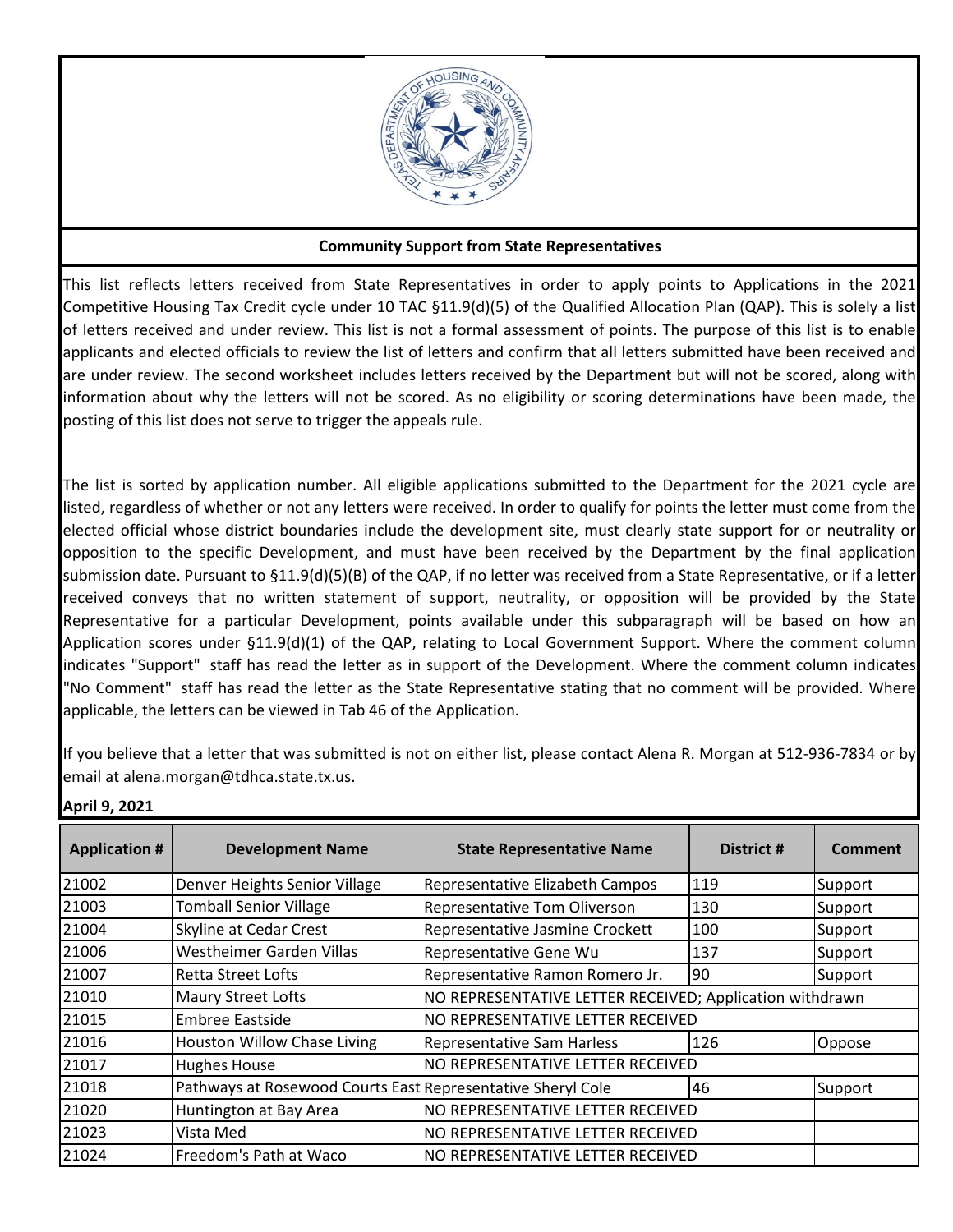| <b>Application #</b> | <b>Development Name</b>          | <b>State Representative Name</b>         | District # | <b>Comment</b>  |
|----------------------|----------------------------------|------------------------------------------|------------|-----------------|
| 21026                | Vista at Park Place              | NO REPRESENTATIVE LETTER RECEIVED        |            |                 |
| 21027                | New Hope Housing Ennis           | NO REPRESENTATIVE LETTER RECEIVED        |            |                 |
| 21030                | <b>Abilene Pioneer Crossing</b>  | Representative Stan Lambert              | 71         | Support         |
| 21031                | Libertad Austin                  | Representative Eddie Rodriguez           | 51         | Support         |
| 21032                | Royal Gardens Lufkin             | NO REPRESENTATIVE LETTER RECEIVED        |            |                 |
| 21033                | <b>Beaumont Pioneer Crossing</b> | NO REPRESENTATIVE LETTER RECEIVED        |            |                 |
| 21034                | Oasis Springs                    | NO REPRESENTATIVE LETTER RECEIVED        |            |                 |
| 21035                | <b>Manson Place</b>              | Representative Garnet Coleman            | 147        | Support         |
| 21038                | Houston 150 Bayou Apartments     | Representative Ann Johnson               | 134        | Support         |
| 21039                | <b>Uvalde Villas</b>             | Representative R.D. Bobby Guerra         | 41         | Support         |
| 21040                | Burkburnett Royal Garden         | Representative James Frank               | 69         | Support         |
| 21042                | <b>Cole Creek Estates</b>        | Representative Jon Rosenthal             | 135        | Support         |
| 21046                | Village Square                   | NO REPRESENTATIVE LETTER RECEIVED        |            |                 |
| 21047                | <b>Anderson Creek</b>            | NO REPRESENTATIVE LETTER RECEIVED        |            |                 |
| 21048                | <b>Price Lofts</b>               | Representative Alex Dominguez            | 37         | Support         |
| 21050                | Amarillo Lofts                   | <b>Representative Four Price</b>         | 87         | Support         |
| 21051                | Canyon Lofts                     | Representative John Smithee              | 86         | Support         |
| 21052                | Del Rio Lofts                    | Representative Eddie Morales Jr.         | 74         | Support         |
| 21053                | Reserve at Shiloh                | NO REPRESENTATIVE LETTER RECEIVED        |            |                 |
| 21054                | <b>Reserve at Palestine</b>      | NO REPRESENTATIVE LETTER RECEIVED        |            |                 |
| 21055                | Reserve at Jacksonville          | NO REPRESENTATIVE LETTER RECEIVED        |            |                 |
| 21056                | Reserve at Lufkin                | NO REPRESENTATIVE LETTER RECEIVED        |            |                 |
| 21058                | <b>Evening Star Apartments</b>   | NO REPRESENTATIVE LETTER RECEIVED        |            |                 |
| 21061                | Magnolia Lofts                   | Representative Nicole Collier            | 95         | Letter receivec |
| 21062                | <b>Ada Street Apartments</b>     | NO REPRESENTATIVE LETTER RECEIVED        |            |                 |
| 21063                | Parker Apartments                | Representative Eddie Rodriguez           | 51         | Support         |
| 21064                | <b>Fiesta Trails</b>             | Representative Trey Martinez Fischer 116 |            | Support         |
| 21069                | Dahlia Villas                    | Representative Sergio Munoz Jr.          | 36         | Support         |
| 21070                | Saison North                     | NO REPRESENTATIVE LETTER RECEIVED        |            |                 |
| 21075                | June West                        | NO REPRESENTATIVE LETTER RECEIVED        |            |                 |
| 21078                | <b>Clifton Riverside</b>         | Representative Ramon Romero Jr.          | 90         | Neutral         |
| 21080                | <b>Kodu Crossing</b>             | NO REPRESENTATIVE LETTER RECEIVED        |            |                 |
| 21081                | Kiva East                        | NO REPRESENTATIVE LETTER RECEIVED        |            |                 |
| 21087                | The Versia                       | Representative Terry Meza                | 105        | Support         |
| 21091                | <b>Laurel Terrace</b>            | Representative Lacey Hull                | 138        | Support         |
| 21092                | <b>Scenic Park Apartments</b>    | NO REPRESENTATIVE LETTER RECEIVED        |            |                 |
| 21093                | Parkside on Carrier              | Representative Terry Meza                | 105        | Support         |
| 21095                | Porter Place                     | Representative Jay Dean                  |            | Support         |
| 21099                | <b>Marshall Crossing</b>         | NO REPRESENTATIVE LETTER RECEIVED        |            |                 |
| 21100                | Hawthorn Terrace                 | NO REPRESENTATIVE LETTER RECEIVED        |            |                 |
| 21101                | Longview Crossing                | NO REPRESENTATIVE LETTER RECEIVED        |            |                 |
| 21104                | Heritage at Abilene              | NO REPRESENTATIVE LETTER RECEIVED        |            |                 |
| 21109                | The Residence at Sycamore Creek  | NO REPRESENTATIVE LETTER RECEIVED        |            |                 |
| 21111                | Landmark at Montgomery           | NO REPRESENTATIVE LETTER RECEIVED        |            |                 |
| 21112                | <b>Summer Village</b>            | NO REPRESENTATIVE LETTER RECEIVED        |            |                 |
| 21113                | San Angelo Crossing              | NO REPRESENTATIVE LETTER RECEIVED        |            |                 |
| 21114                | The Reserves at Holdsworth       | Representative Andrew Murr               | 53         | Support         |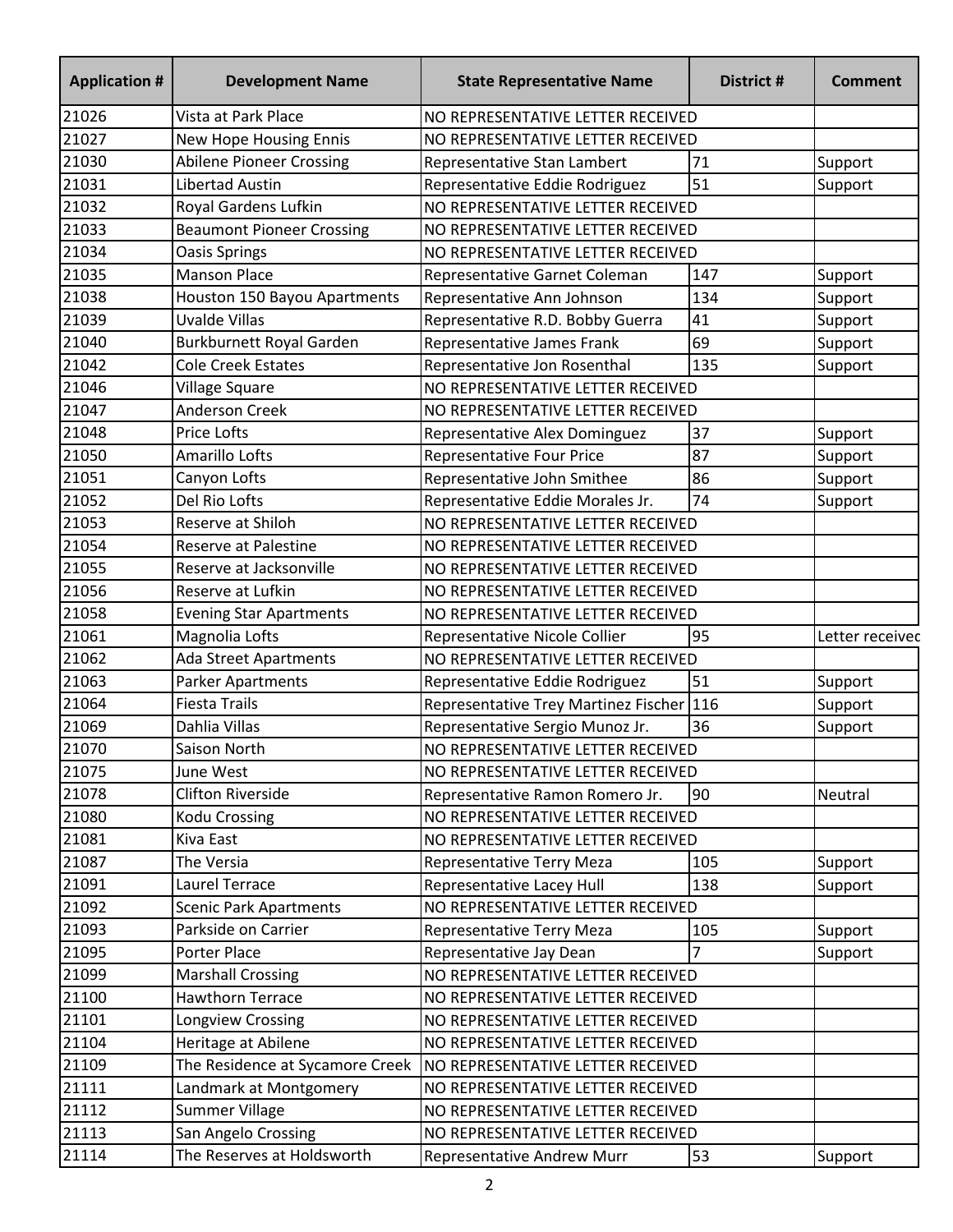| <b>Application #</b> | <b>Development Name</b>                                        | <b>State Representative Name</b>                                        | District # | <b>Comment</b> |
|----------------------|----------------------------------------------------------------|-------------------------------------------------------------------------|------------|----------------|
| 21116                | <b>Sweetwater Station</b>                                      | Representative Stan Lambert                                             | 71         | Support        |
| 21117                | <b>Montrose Valley Apartments</b>                              | NO REPRESENTATIVE LETTER RECEIVED                                       |            |                |
| 21118                | <b>Cherry Village Apartments</b>                               | NO REPRESENTATIVE LETTER RECEIVED                                       |            |                |
| 21119                | Cedar Grove Estates I and II                                   | NO REPRESENTATIVE LETTER RECEIVED                                       |            |                |
| 21121                | Paige Estates                                                  | NO REPRESENTATIVE LETTER RECEIVED                                       |            |                |
| 21128                | <b>Fisher Street Apartments</b>                                | Representative Penny Shaw                                               | 148        | Neutral        |
| 21130                | Sun Pointe                                                     | Representative Lina Ortega                                              | 77         | Support        |
| 21131                | Boulevard 61                                                   | Representative Gene Wu                                                  | 137        | Support        |
| 21132                | <b>OST Lofts</b>                                               | Representative Christina Morales                                        | 145        | Support        |
| 21136                | Oaklawn Place                                                  | Representative Rafael Anchia                                            | 103        | Support        |
| 21139                | Cypress Creek Apartment Homes a Representative John Turner     |                                                                         | 114        | Oppose         |
| 21144                | Mariposa Apartment Homes at Pla Representative Matt Shaheen    |                                                                         | 66         | Oppose         |
| 21145                |                                                                | Mariposa Apartment Homes at CorNO REPRESENTATIVE LETTER RECEIVED        |            |                |
| 21148                | <b>William Booth Apartments</b>                                | Representative Penny Shaw                                               | 148        | Support        |
| 21149                | Residences at Alpha                                            | Representative John Turner                                              | 114        | Support        |
| 21150                | <b>Big Lake Seniors Apartments</b>                             | NO REPRESENTATIVE LETTER RECEIVED                                       |            |                |
| 21151                | <b>Colorado City Apartments</b>                                | NO REPRESENTATIVE LETTER RECEIVED                                       |            |                |
| 21156                |                                                                | Bayshore Manor and Bay View Apa NO REPRESENTATIVE LETTER RECEIVED       |            |                |
| 21157                | <b>Katy Manor Apartments</b>                                   | Representative Mike Schofield                                           | 132        | Support        |
| 21158                | Juniper Pointe Apartments                                      | NO REPRESENTATIVE LETTER RECEIVED                                       |            |                |
| 21159                | Park Place Apartments                                          | NO REPRESENTATIVE LETTER RECEIVED                                       |            |                |
| 21160                | <b>Amber Ridge Apartments</b>                                  | Representative Cody Vasut                                               | 25         | No Comment     |
| 21164                | <b>Town Oaks Apartments</b>                                    | NO REPRESENTATIVE LETTER RECEIVED                                       |            |                |
| 21166                | <b>Mountain View Estates</b>                                   | Representative Art Fierro                                               | 79         | Support        |
| 21167                | Villas at Augusta                                              | Representative Mary E. Gonzalez                                         | 75         | Support        |
| 21168                | 5th Street Lofts                                               | NO REPRESENTATIVE LETTER RECEIVED                                       |            |                |
| 21175                | <b>Wells Manor</b>                                             | NO REPRESENTATIVE LETTER RECEIVED                                       |            |                |
| 21176                | Mill Run                                                       | NO REPRESENTATIVE LETTER RECEIVED                                       |            |                |
| 21177                | <b>Carver Ridge Apartments</b>                                 | NO REPRESENTATIVE LETTER RECEIVED                                       |            |                |
| 21181                | The Heights at MacArthur                                       | Representative Rafael Anchia                                            | 103        | Support        |
| 21185                | Weslaco Village                                                | Representative Armando Martinez                                         | 39         | Support        |
| 21186                | Palms at Blucher Park                                          | Representative Abel Herrero                                             | 34         | Support        |
| 21187                | Village at Perrin Beitel                                       | Representative Steve Allison                                            | 121        | Support        |
| 21189                | Village at Boyer                                               | Representative Diego M. Bernal                                          | 123        | Support        |
| 21190                |                                                                | Village at Medical Senior Apartmen Representative Trey Martinez Fischer | 116        | Neutral        |
| 21200                | <b>Edson Lofts</b>                                             | Representative Joe Deshotel                                             | 22         | Support        |
| 21202                | Residences at Butler                                           | Representative Rafael Anchia                                            | 103        | Neutral        |
| 21206                | Woodcrest                                                      | Representative Brooks Landgraf                                          | 81         | Support        |
| 21208                | Parmore Jupiter Road                                           | NO REPRESENTATIVE LETTER RECEIVED                                       |            |                |
| 21210                | Hebron Village Supportive Housing Representative Shawn Thierry |                                                                         | 146        | Support        |
| 21215                | <b>Torrington Silver Creek</b>                                 | NO REPRESENTATIVE LETTER RECEIVED                                       |            |                |
| 21219                | <b>Eagles Gate Apartments</b>                                  | Representative Eddie Morales Jr.                                        | 74         | Support        |
| 21220                | Longview Square                                                | Representative Jay Dean                                                 | 7          | Support        |
| 21221                | Providence on Park                                             | NO REPRESENTATIVE LETTER RECEIVED                                       |            |                |
| 21228                | El Jardin                                                      | Representative Alex Dominguez                                           | 37         | Support        |
| 21230                | Calle del Norte Apartments                                     | Representative Richard Pena Raymon 42                                   |            | Support        |
| 21231                | Four25 San Pedro                                               | Representative Diego M. Bernal                                          | 123        | Support        |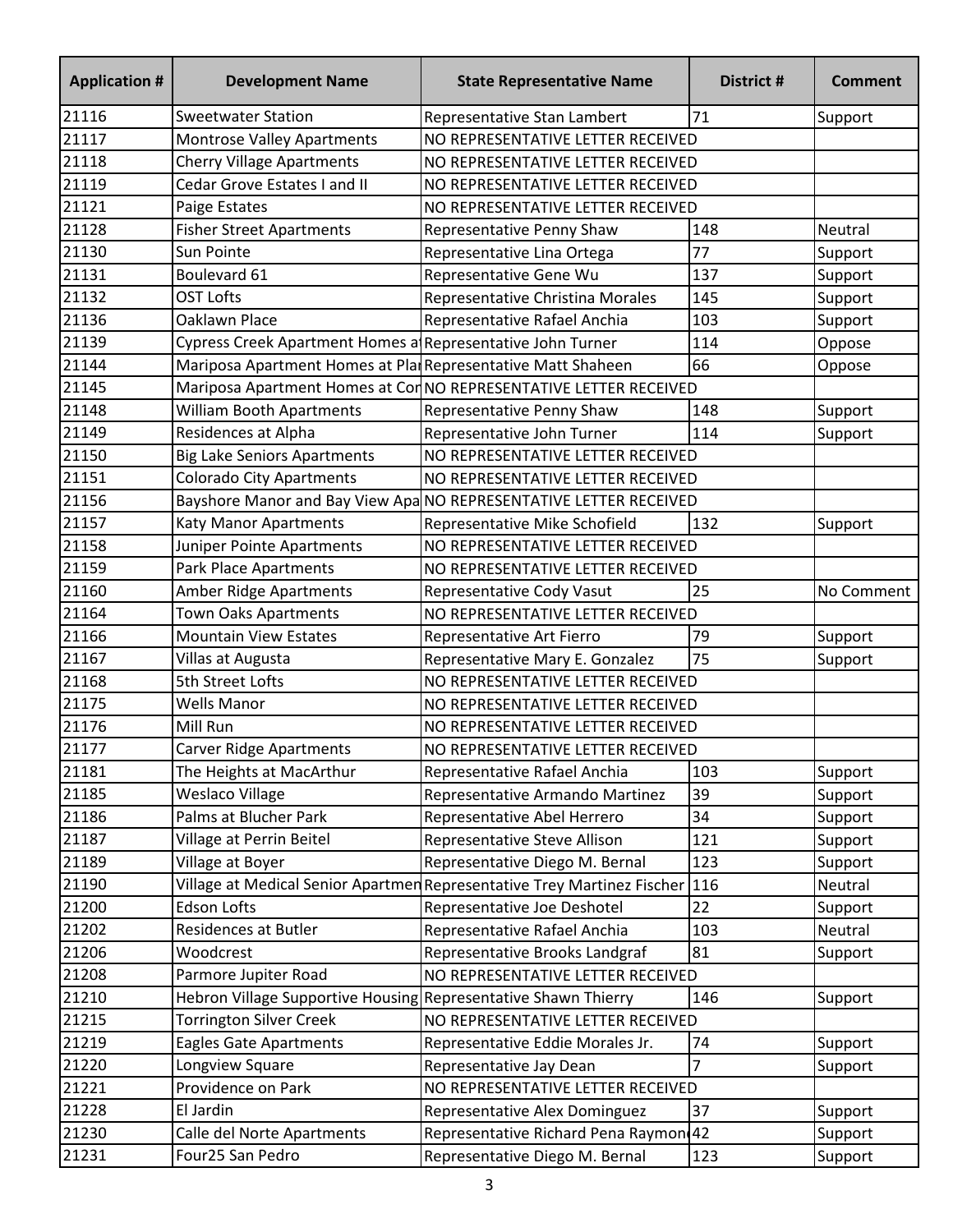| <b>Application #</b> | <b>Development Name</b>        | <b>State Representative Name</b>      | District #     | <b>Comment</b> |
|----------------------|--------------------------------|---------------------------------------|----------------|----------------|
| 21235                | Inn Town Lofts                 | Representative John Frullo            | 84             | Support        |
| 21243                | Metro Lofts                    | NO REPRESENTATIVE LETTER RECEIVED     |                |                |
| 21245                | The Rushmore                   | NO REPRESENTATIVE LETTER RECEIVED     |                |                |
| 21254                | <b>Tenninson Road Housing</b>  | NO REPRESENTATIVE LETTER RECEIVED     |                |                |
| 21258                | Mt. Pleasant Senior            | NO REPRESENTATIVE LETTER RECEIVED     |                |                |
| 21259                | Jackson Place Apartments       | <b>Representative Terry Canales</b>   | 40             | Support        |
| 21260                | <b>Mountain View Villas</b>    | Representative Eddie Morales Jr.      | 74             | Support        |
| 21261                | The Ponderosa                  | Representative J.M. Lozano            | 43             | Support        |
| 21263                | <b>Crossroads Apartments</b>   | Representative Nicole Collier         | 95             | Support        |
| 21264                | Acadia Terrace                 | NO REPRESENTATIVE LETTER RECEIVED     |                |                |
| 21274                | Avanti Legacy Violet Park      | Representative R.D. Bobby Guerra      | 41             | Support        |
| 21275                | Avanti Heritage Park           | Representative Abel Herrero           | 34             | Support        |
| 21276                | Avanti Legacy Springfield      | Representative Richard Pena Raymon 42 |                | Support        |
| 21283                | <b>Hemley Palms</b>            | Representative Joe Moody              | 78             | Support        |
| 21284                | <b>Nevarez Palms II</b>        | NO REPRESENTATIVE LETTER RECEIVED     |                |                |
| 21286                | Blue Sky at Hawks Creek        | NO REPRESENTATIVE LETTER RECEIVED     |                |                |
| 21289                | <b>Snowden Apartments</b>      | Representative Trey Martinez Fischer  | 116            | Support        |
| 21290                | <b>FishPond at Alice</b>       | Representative J.M. Lozano            | 43             | Support        |
| 21291                | The Legacy in Denton           | Representative Lynn Stucky            | 64             | Support        |
| 21292                | Campanile on Minimax           | Representative Ann Johnson            | 134            | Support        |
| 21293                | <b>BCC Village TH</b>          | Representative Eddie Lucio III        | 38             | Support        |
| 21298                | The Magnolia Gardens           | Representative Jay Dean               | $\overline{7}$ | Support        |
| 21305                | <b>Jackson Road Apartments</b> | Representative R.D. Bobby Guerra      | 41             | Support        |
| 21311                | SavannahPark of Crosbyton      | NO REPRESENTATIVE LETTER RECEIVED     |                |                |
| 21312                | SavannahPark of Keene          | NO REPRESENTATIVE LETTER RECEIVED     |                |                |
| 21316                | San Angelo Terrace             | NO REPRESENTATIVE LETTER RECEIVED     |                |                |
| 21318                | No Name                        | NO REPRESENTATIVE LETTER RECEIVED     |                |                |